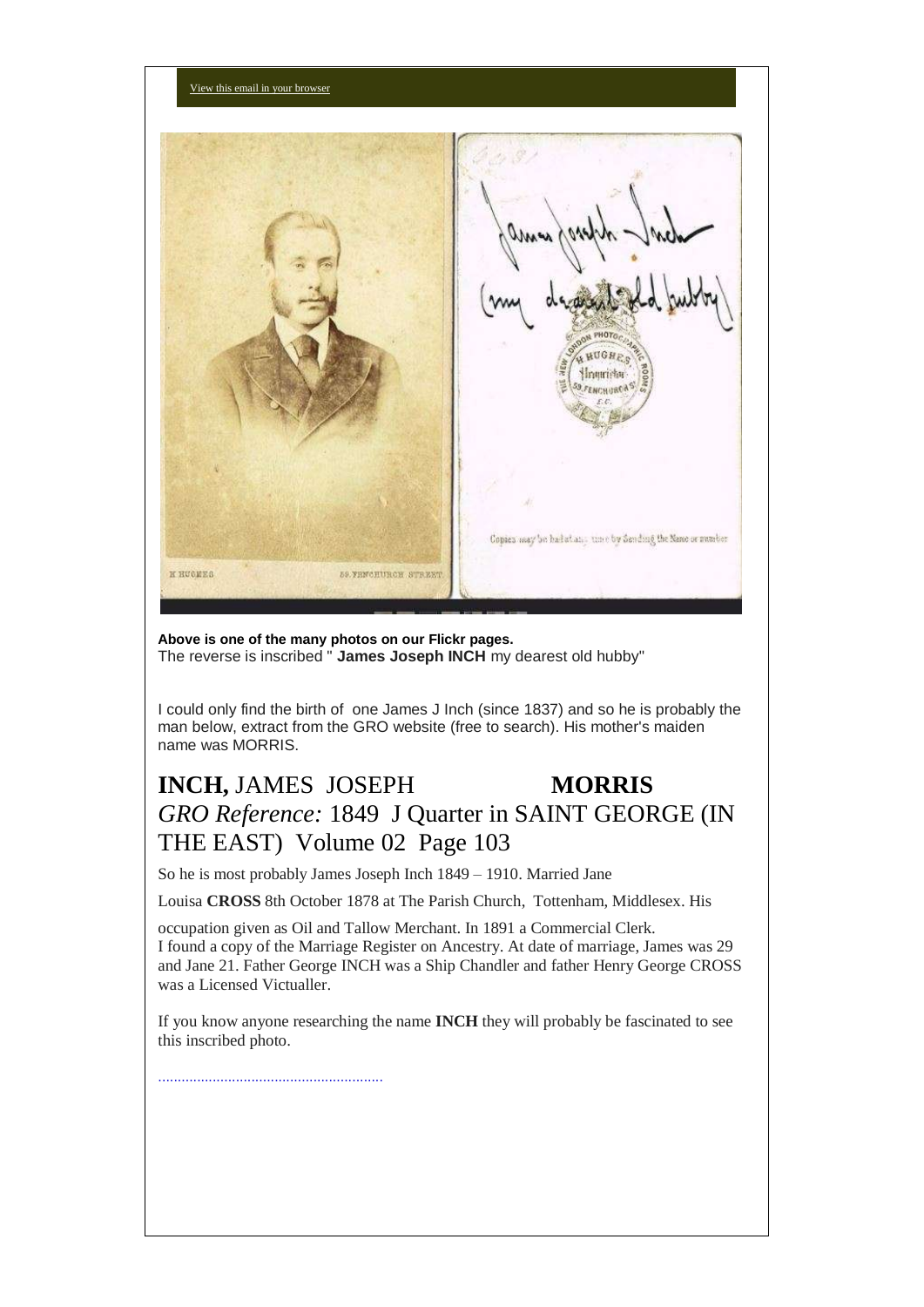### **Welcome to the 1 February 2022 enews.**



The library at Joyden's Wood has re-opened for members to do their research on Wednesdays. At present it is open and staffed by library volunteers from midday to 4pm.

Our Society Librarian, Janet, asks those who want to come to book a time slot to prevent overcrowding. **Janet's phone number is 01322 384836**.

Janet has told me that most people come about midday and stay til 3.30pm or so. At the moment there is plenty of space for everyone who has booked.

There are three PCs for research; or you can use your own device - but if using your own device you need to join Kent Libraries to be able to log in to the library edition of Ancestry, FindmyPast and other resources.

**Library Catalogue Update** [https://www.nwkfhs.org.uk/resources/library-catalogues](https://nwkfhs.us4.list-manage.com/track/click?u=cde10858510442d6e71f0f3a6&id=d0ad89c9a7&e=a709ee61ff)

The Microfiche and microfilm catalogue has been updated after the catalogue session on the 21 January 2022.

Our thanks go to David T, Richard, Barry and David C.

There are now 157 pages to the catalogue covering 3,155 items. When you consider the GRO index in two large cabinets covers 48 entries, you will realise how many fiche and films are included in our collection.

Fiche and microfilms may be old hat, but if the online data providers don't have them or you don't have a subscription, this is the place to check.

Members, ring Janet as above to book a Wednesday time-slot (so the library does not become overcrowded). You can also join the Society at the library.

**Library at: 80 Summerhouse Drive, Joydens Wood, Kent DA5 2EE** Parking in nearby roads.

..........................................................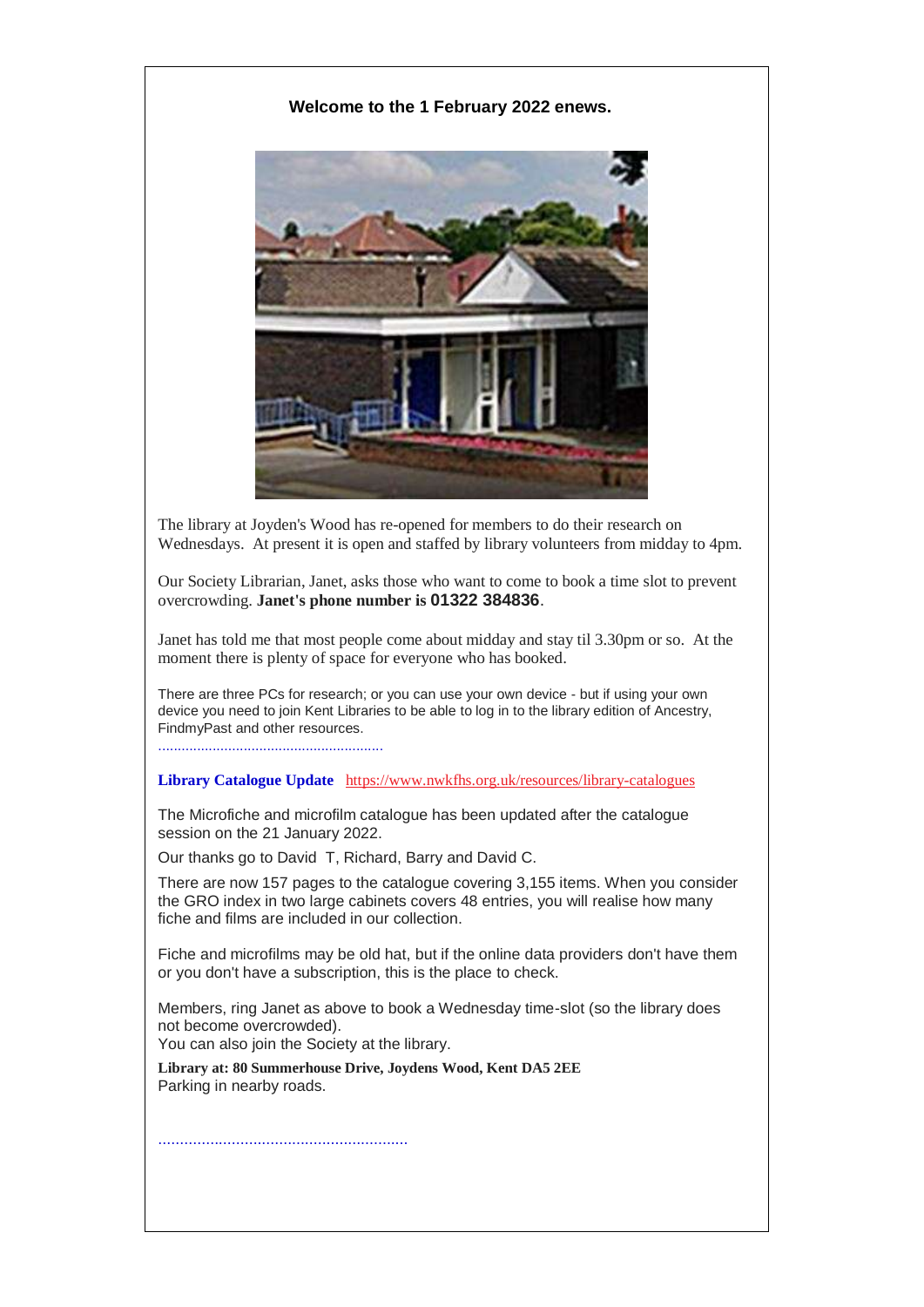**Society Membership 2022 Renewal was due 1 January and still only £10 Members should all have renewed by now for 2022.**

**2021 was an unusual year, but we hope you still felt your £10 subs was a bargain and will continue to be so, given our programme of talks and workshops, whether in person or** *Zoom,* **and our four quarterly journals.**

[https://www.nwkfhs.org.uk/about/membership/our-membership](https://nwkfhs.us4.list-manage.com/track/click?u=cde10858510442d6e71f0f3a6&id=00407c6ad2&e=a709ee61ff)

[https://www.nwkfhs.org.uk/shop/nwkfhs-shop/membership](https://nwkfhs.us4.list-manage.com/track/click?u=cde10858510442d6e71f0f3a6&id=b6923c79b2&e=a709ee61ff)

(this enews is free to members and non members alike).

..........................................................

**Talks** are now either in person at our Dartford and Sevenoaks venues or by Z*oom*. The combined details of *Zoom* and in person talks are in one chronological list below.

The description for each event states clearly whether it is via *Zoom* or an in person talk.

Currently all Workshops remain *Zoom*.

**......................................................**

#### *ZOOM* **Talks**

*Zoom* **Talks are free and open to all**. They cannot be pre booked - please just log on via the link in good time.

All times given are UK time.

NWKFHS members who missed a talk, perhaps because you are not in our timezone, note that **some** speakers have allowed their talks to be recorded and recorded talks are saved here - [https://nwkfhs.org.uk/resources/all-other/zoom-talk](https://nwkfhs.us4.list-manage.com/track/click?u=cde10858510442d6e71f0f3a6&id=2b8b3f5636&e=a709ee61ff)[videos](https://nwkfhs.us4.list-manage.com/track/click?u=cde10858510442d6e71f0f3a6&id=2b8b3f5636&e=a709ee61ff) note this link only works for paid up members logged into the website. Sometimes speakers have given permission for their talks only to be recorded for a specified amount of time, so members please do check the link.

The last two talks - Sue Gibbons on Conserving Your Personal Archive, and Myko Clelland on the 1921 Census, with lots of hints and tips - are now on the website. Sue's slides are also there to download.

If you are not a Society Member you won't be able to access that webpage; but I can email you Sue's slides if you let me know by emailing [enews@nwkfhs.org.uk](mailto:enews@nwkfhs.org.uk?subject=Conserving%20Your%20Personal%20Archive%20-%20handout) **...........................................................**

**Saturday 5 February Doors Open 9.45am meeting starts at 10.30am at Dartford Branch.**

**Location: Dartford Science and Technology College, Heath Lane, Dartford Kent DA1 2LY**

**Guest speaker DR Helen Allinson of the** *William Barrow's Borden Trust* **will talk about** *a story of death-bed repentance, corruption and help for the poor; 300 years of Kentish history.*

[https://www.thewilliambarrowscharity.org.uk/about-us](https://nwkfhs.us4.list-manage.com/track/click?u=cde10858510442d6e71f0f3a6&id=62ed1ca3e8&e=a709ee61ff) and scroll down to read how William Barrow turned from a 'Rachman' landlord to a philanthropist.

The meeting will be led by Janet Rose.

Free to NWKFHS members; non members are asked to make a donation towards costs of hall hire and speaker.

There is a large, free car park but it is shared with other users and can be busy at times.

No booking, just turn up.

**Please wear a face covering inside the building unless you are exempt.**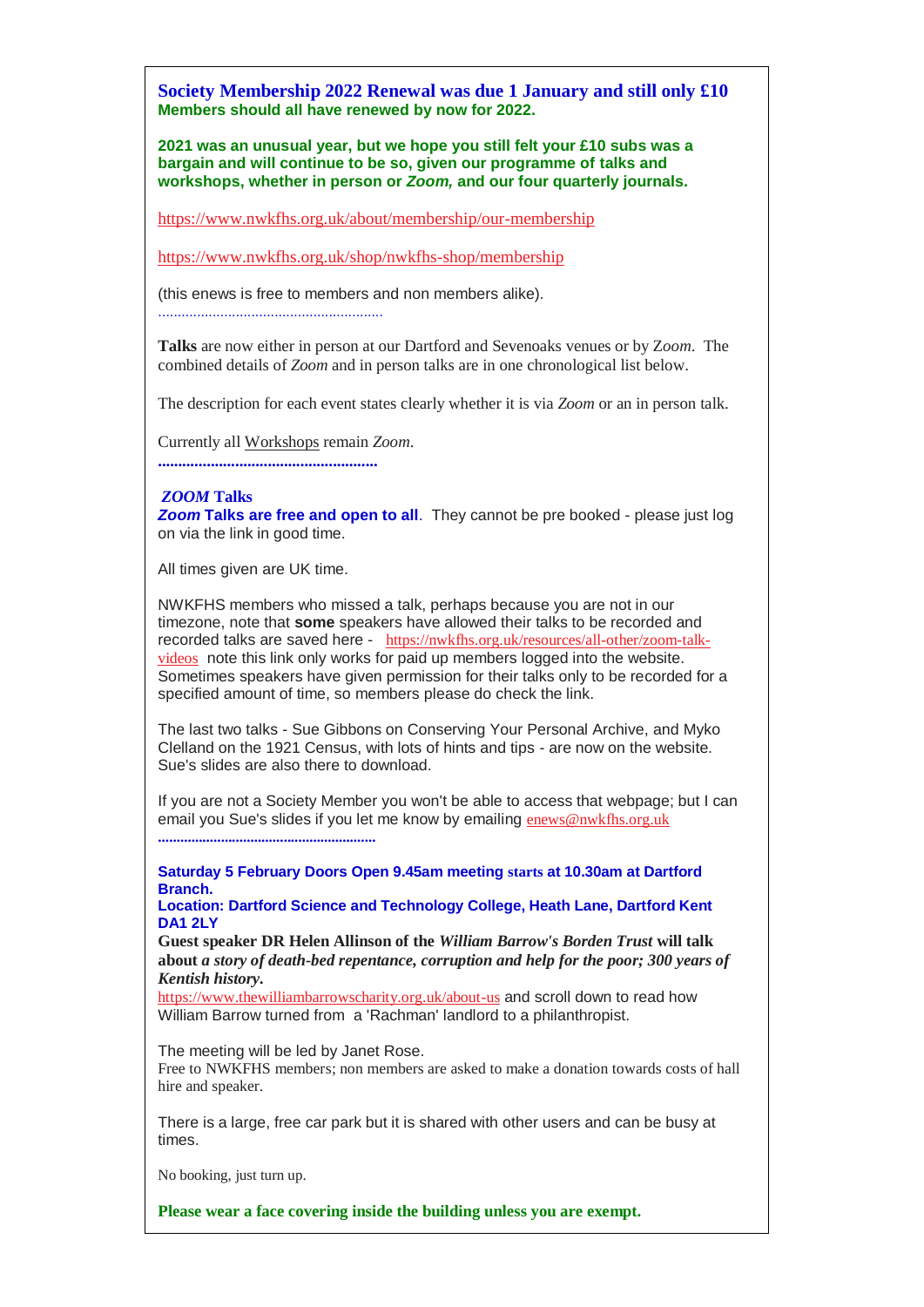**Thursday 10 February Doors Open 7.15pm Meeting starts 8.00pm talk at Sevenoaks Branch.**

**Location: Otford Village Memorial Hall, High Street, Otford TN14 5PQ (adjacent car park is free in the evening).**

**Guest Speaker Russell Bowes will give us a very informative talk entitled "***The Capable Mr Brown***" about Lancelot 'Capability' Brown the renowned landscape designer.**

From humble beginnings Lancelot Brown, (c1715 - 1783) son of a land agent and a chambermaid, rose to rub shoulders with aristocracy and royalty - because of his great reputation as a hands on landscape gardener.

Lancelot was in such demand he had to turn commissions down. Consequently he became a very rich man yet remained approachable and affable.

Unfortunately he died a very sudden death when he collapsed and died of a heart attack on his daughter's doorstep.

Buried humbly in Fenstanton churchyard near Cambridge; his landscapes are his lasting legacy.

Free to NWKFHS members; non members are asked to make a donation towards costs of hall hire and speaker.

No booking, just turn up.

Free parking in the evenings at the adjacent large car park.

**Please wear a face covering inside the building unless you are exempt. ..................................................................**

*Zoom* **Talk Saturday 19 February log in from 10am for a 10.30 start Guest Speaker Dr. Penny Walters "Searching for ancestors when adopted"**

People have gaps in their personal history and want to find out about their biological family.

This talk will discuss the practical realities, excitement and pain of researching a "new" family, also looking at information revealed through DNA testing.

Penny will also reflect on her own adoption story.

Zoom host: Pat Gooding

The Zoom link will be published on the website [www.nwkfhs.org.uk](https://nwkfhs.us4.list-manage.com/track/click?u=cde10858510442d6e71f0f3a6&id=7f5ee41df6&e=a709ee61ff) nearer the date. **..................................................................**

*ZOOM* **Workshops, Special Interest and Discussion groups**

*Zoom* **Workshops (including Discussion Groups and Writing Groups)** have a maximum number to allow all attendees to participate, and are restricted to paid up North West Kent FHS members only. Workshops last for 2 hours.

If any Society members missed a workshop which they would have liked to attend, or it filled up, see here for videos of some past workshops: [https://nwkfhs.org.uk/events/workshops/past-zoom-workshop-videos](https://nwkfhs.us4.list-manage.com/track/click?u=cde10858510442d6e71f0f3a6&id=bac18fb146&e=a709ee61ff)

Please note that booking is essential.

Note the above link will only work for Society members logged into the website.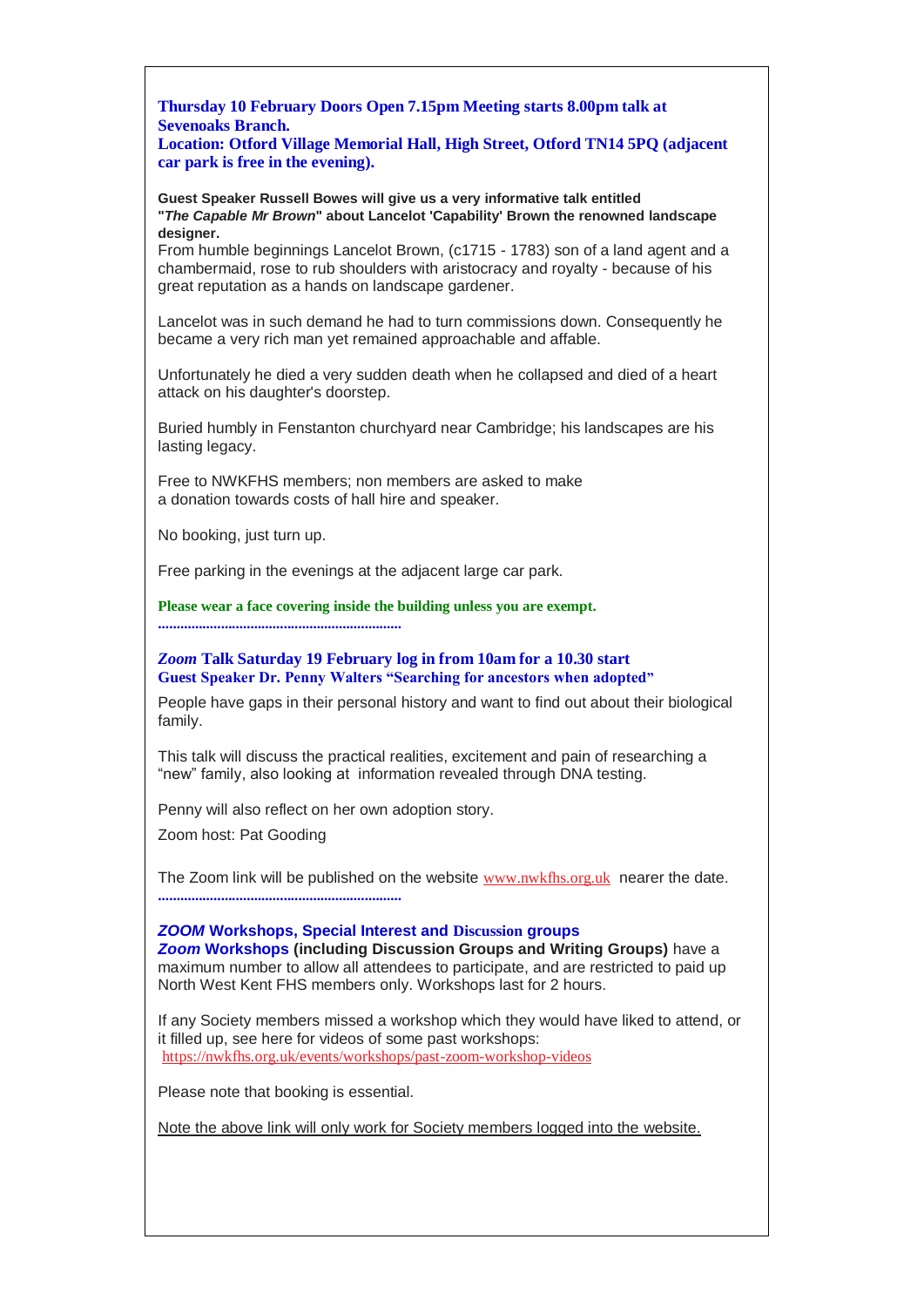#### **February 2 Medieval Records Part 1 David Cufley 7.30pm - 9.30 Some online Medieval records and records after 1485**

A look at some online sites with medieval records and information. Followed by the use of Manorial records to overlap the start of parish registers post 1538, a case study of methodology. Capacity: 15

Free but a donation via the web shop will be appreciated.

#### **February 9 Discussion Group Carolyn Barclay 10.00am-11.45**

The Good, The Bad and the Ugly. Should we forget our troublesome ancestors? Capacity: 12

Free but a donation via the web shop will be appreciated.

**February 16 Writing Group Leader Pauline Heathcote 10.30am-midday** Free but a donation via the web shop will be appreciated.

#### **February 16 Powerpoint presentations David Cufley 7.30pm-9.30**

How to do a Family History Presentation using Power Point. A workshop to explain how to use Microsoft's Power Point presentation software, part of the Office suite of programmes.

You can use Power Point to show your family history diagrams and pictures to the family either face to face on your laptop or via zoom, also if you want to talk to other family historians or lead a workshop. This software will give you the tools to explain the research you have done.

You can even animate your slides or add crashes, bangs, whistles or music to create interest!

Capacity: 15

Free but a donation via the web shop will be appreciated.

#### **February 23 DNA Discussion Group Laura Lincoln 10.30am-midday March 2 Medieval Records Part 2 – The Manorial Documents Register David Cufley 7.30pm - 9.30**

The Manorial Documents Register (MDR) is an index of English and Welsh manorial records, providing brief descriptions of documents and details of their locations in public and private hands.

Manorial records include court rolls, surveys, maps, terriers and all other documents relating to the boundaries, franchises, wastes, customs or courts of a manor. This is a case study using the Hexton, Hertfordshire Manor court records to recreate a family mentioned in the records as tenants and as jurors. The method we have used to recreate a family line from the manor records.

Free but a donation via the web shop will be appreciated.

Capacity 15

Registration/Booking Spaces are limited. Please reserve a place with [workshop.booking@nwkfhs.org.uk](mailto:workshop.booking@nwkfhs.org.uk?subject=Workshop%3A%20Medieval%20Records%202%20March%202022) including the event title and date together with your name and membership number.

#### **9 March Discussion Group: Leader Carolyn Barclay Theme: Bring an Ancestor. 10am - 11.45am**

Members to introduce an ancestor of interest to the group.

Free but a donation via the web shop would be appreciated

Capacity 12

Registration/Booking Spaces are limited. Please reserve a place with [workshop.booking@nwkfhs.org.uk](mailto:workshop.booking@nwkfhs.org.uk?subject=Workshop%3A%20Bring%20An%20Ancestor%209%20March%202022) including the event title and date together with your name and membership number.

#### **16 March Parish Chest : A workshop on the documents found in the parish archives. David Cufley 7.30pm - 9.30**

Free but a donation via the web shop will be appreciated.

Capacity 15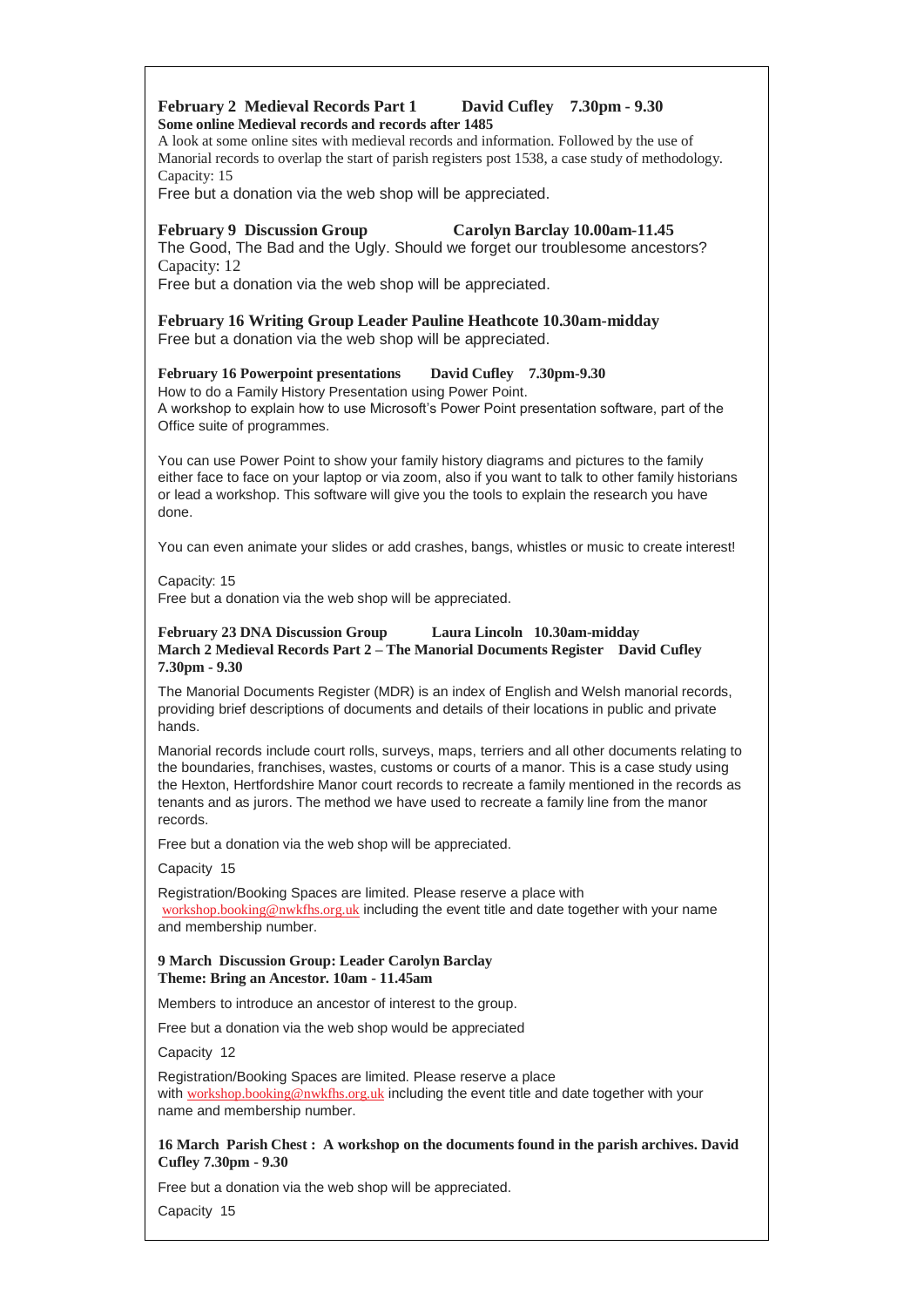Registration/Booking Spaces are limited. Please reserve a place with [workshop.booking@nwkfhs.org.uk](mailto:workshop.booking@nwkfhs.org.uk?subject=Workshop%3A%20Parish%20Chest%2016%20March) including the event title and date together with your name and membership number.

#### **23 March Breaking Down Brickwalls David Cufley 10.30am - 12.30pm**

Discussion workshop to help researchers get over research hurdles (entries must be submitted by 9th March.) Please provide a name, topic and some background information

Free but a donation via the web shop will be appreciated.

Capacity 12

Registration/Booking Spaces are limited. Please reserve a place with [workshop.booking@nwkfhs.org.uk](mailto:workshop.booking@nwkfhs.org.uk?subject=Workshop%3A%20Breaking%20Down%20Brick%20Walls%2023%20March) including the event title and date together with your name and membership number.

#### **30 March DNA Discussion Group Laura Lincoln 10.30am - 12.30pm**

Free but a donation via the web shop will be appreciated.

Capacity 12

Registration/Booking Spaces are limited. Please reserve a place with [workshop.booking@nwkfhs.org.uk](mailto:workshop.booking@nwkfhs.org.uk?subject=DNA%20Discussion%20Group%20on%2030%20March) including the event title and date together with your name and membership number

**Many, many thanks to workshop coordinator Carolyn Sekulowicz-Barclay for arranging our exciting programme of workshops, and to the workshop leaders.**

**Society members please book by emailing Carolyn for the link / code to enable you to attend any of the above Workshops and Discussion** 

**Groups.** [workshop.booking@nwkfhs.org.uk](mailto:workshop.booking@nwkfhs.org.uk?subject=NWKFHS%20Workshops)

**----------------------------------------------**

**Carolyn would like to hear from you if you have topic requests for workshops or want to suggest different dates or times.**

**If** you participate in a workshop, please consider making a donation to the Society through our eshop

[https://www.nwkfhs.org.uk/shop/nwkfhs-shop/services](https://nwkfhs.us4.list-manage.com/track/click?u=cde10858510442d6e71f0f3a6&id=f8096a4936&e=a709ee61ff) and scroll down for 'Society Donation'. **----------------------------------------------**

**See** [https://nwkfhs.org.uk/events/overview/all-upcoming-meetings](https://nwkfhs.us4.list-manage.com/track/click?u=cde10858510442d6e71f0f3a6&id=f9d98e3da0&e=a709ee61ff) **f**or topics and dates / times of Workshops and Talks further ahead.

**...............................................................**

Last year MyHeritage launched Color Restoration, an addition to MyHeritage In Color™ that beautifully restores the colors in faded color photos. Now, it has announced the release of a [new and improved version for Color Restoration.](https://nwkfhs.us4.list-manage.com/track/click?u=cde10858510442d6e71f0f3a6&id=b0a415110a&e=a709ee61ff)

To mark the occasion, it's offering FREE and unlimited use of [MyHeritage In](https://nwkfhs.us4.list-manage.com/track/click?u=cde10858510442d6e71f0f3a6&id=9549e80bc0&e=a709ee61ff)  [Color™,](https://nwkfhs.us4.list-manage.com/track/click?u=cde10858510442d6e71f0f3a6&id=9549e80bc0&e=a709ee61ff) [MyHeritage Photo Enhancer,](https://nwkfhs.us4.list-manage.com/track/click?u=cde10858510442d6e71f0f3a6&id=33c4f7473c&e=a709ee61ff) and Photo Repair, from January 23 to February 5, 2022. [Improve your photos](https://nwkfhs.us4.list-manage.com/track/click?u=cde10858510442d6e71f0f3a6&id=6d6c885d32&e=a709ee61ff)

Click any of your existing photos on MyHeritage and then click "Enhance", "Colorize," or "Repair"

#### **MyHeritage Free Photo Enhancer (til 5 February)**

**...............................................................**

**Merchant Navy Sources:**

In September 2021 Penny Allen gave a talk about this at our Dartford venue.

The talk was not recorded, but Penny's handouts are now on the website [https://www.nwkfhs.org.uk/reso.../all-other/zoom-talk-videos](https://nwkfhs.us4.list-manage.com/track/click?u=cde10858510442d6e71f0f3a6&id=55b5deb34a&e=a709ee61ff) Note you need to be a logged in member to see and download them.

**...............................................................**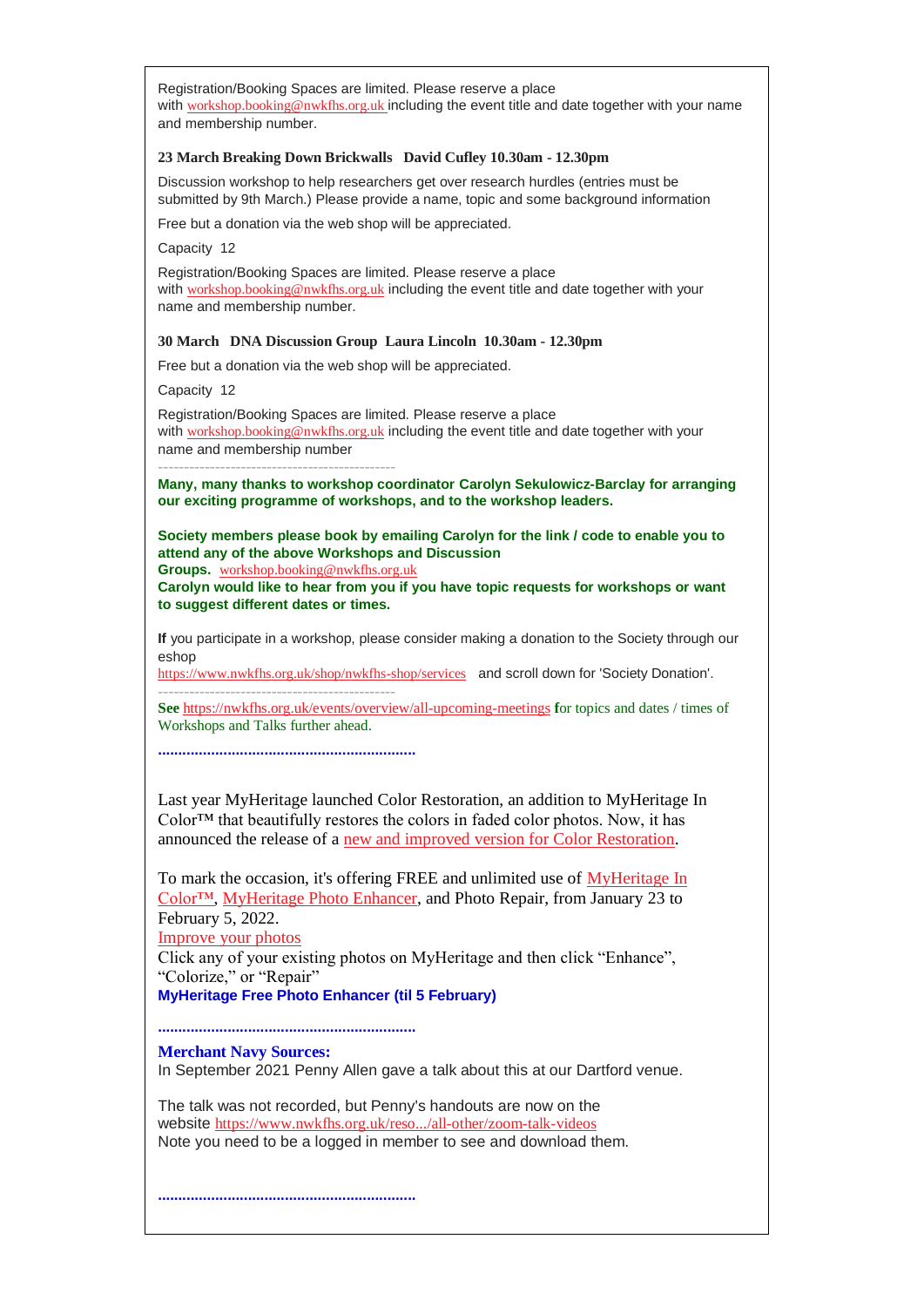*Easyfundraising - a charity donation when you shop online* [Click here](https://nwkfhs.us4.list-manage.com/track/click?u=cde10858510442d6e71f0f3a6&id=031a4c2154&e=a709ee61ff) **to r**aise donations for North West Kent Family History Society whenever you shop online. Turn your everyday online shopping into FREE donations at no cost to you..

**So far the Society has 40** *easyfundraising* **supporters who have raised over £773** 

**...............................................................**

### **[https://www.familysearch.org/rootstech/next/](https://nwkfhs.us4.list-manage.com/track/click?u=cde10858510442d6e71f0f3a6&id=89590e8b94&e=a709ee61ff)**

**100% online, 100% free**



## **Have you done a DNA test?**

As it's the time of year when people who got DNA tests for Christmas will be getting their results, you may have more new matches than usual.

MyHeritage and FamilyTreeDNA send me an automated email when I have a new match but Ancestry and GEDmatch don't.

So remember to log in regularly and see if you have new matches.

**...............................................................**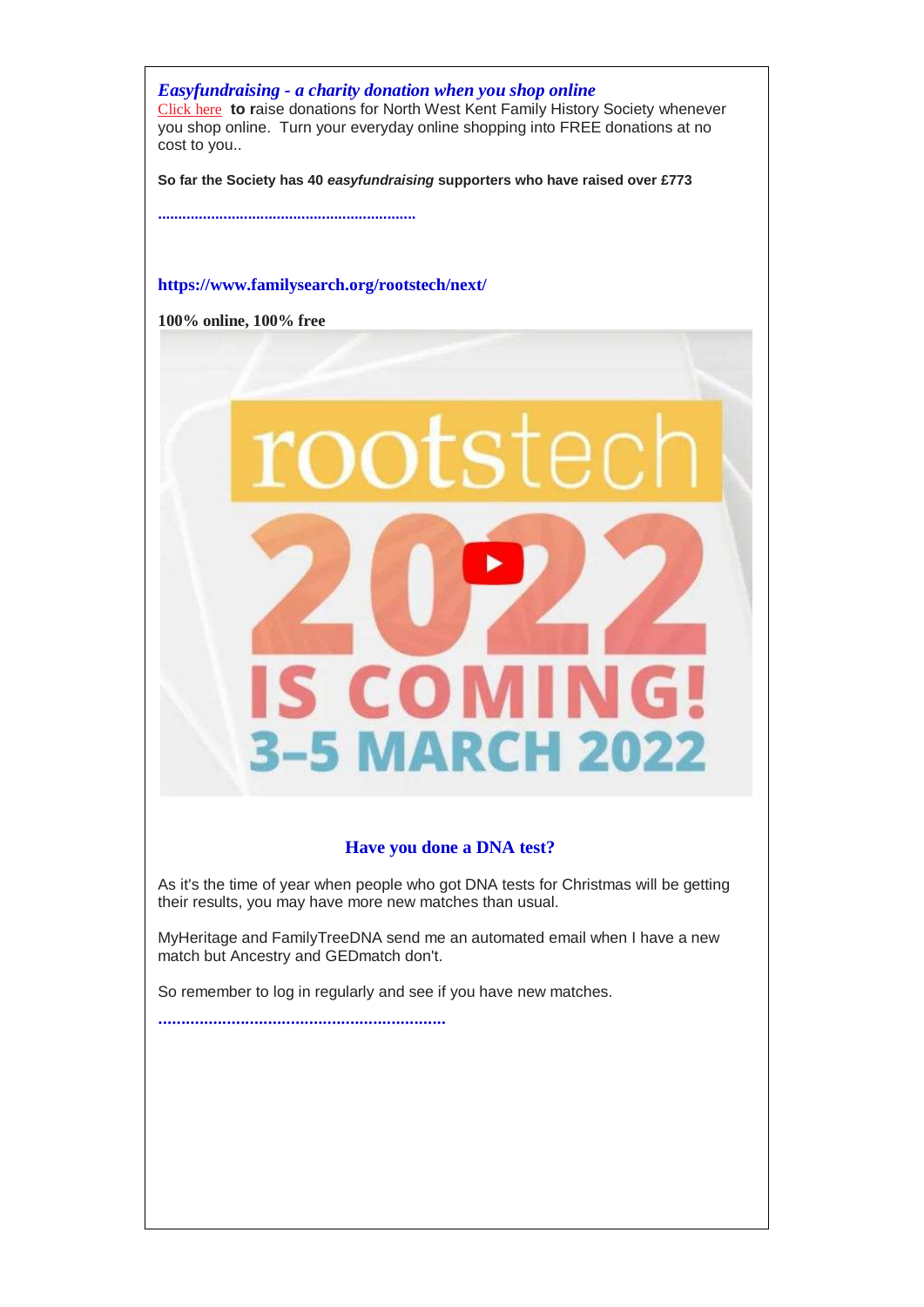## MAJOR J. H. GILL.

STOP PRESS.

News has been received at Ashford that Major J. H. Gill, D.S.O., of the West Riding of Yorkshire Regiment, who was recently reported wounded, was slightly injured in the face by a splinter of a hand grenade on August 31st. He continued to carry on,

# FROM THE HANDS OF THE HUNS.

Private R. G. Longhurst, of the Sth West Kents, is among the released prisoners of war recently sent home from Switzerland. He is a Maidstone man, formorly employed by Messrs. Benated & Son. Longhurst had both legs fractured at Loos and lay for a week on the battlefield without food, when he fell into the hands of the Huns.

The above is from the Society's Flickr collection of photos and documents.

**Major J.H.GILL** Wounded 31st August 1917. **Private R.G. LONGHURST** released POW Kentish Express and Ashford News October 6, 1917. [https://www.flickr.com/photos/nwkf/albums/with/72157636047627063](https://nwkfhs.us4.list-manage.com/track/click?u=cde10858510442d6e71f0f3a6&id=c0c3c4940d&e=a709ee61ff)

**...............................................................**